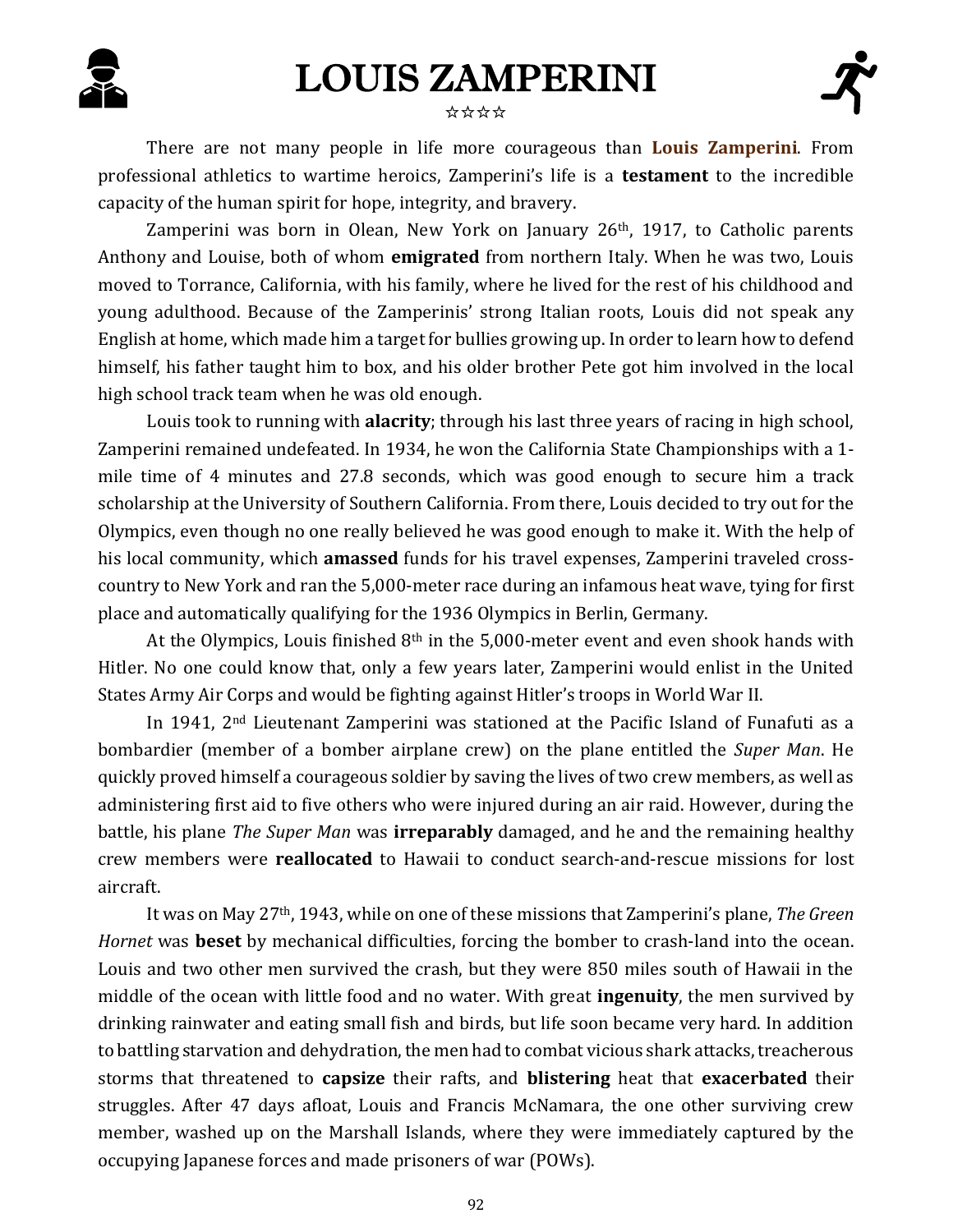If Louis thought his time **adrift** on the ocean was going to be the biggest challenge to his nerve, he was wrong; he was held in captivity by the Japanese for more than two years, throughout which he was severely beaten and mistreated. At first, Louis was held at a southern island called Kwajalein Atoll, but after a little over a month, he was transferred to the Japanese POW camp Ōfuna. One of the most horrifying elements of this was that soldiers who were sent to Ōfuna were not registered officially as prisoners of war, so there was no one to hold them **accountable** for the treatment of their captives. Additionally, as there was no record of his having survived the plane crash, Louis was officially declared lost at sea by the military and then, a year and a day after his disappearance, this designation was changed to "killed in action," at which point a condolence letter was sent by President Roosevelt to his parents.

As if his situation could not get any **bleaker**, Louis was then transferred to Naoetsu POW camp in northern Japan, where he was tortured by the **notorious** prison guard Mutsuhiro "The Bird" Watanabe. Watanabe's methods were so cruel and dishonorable that he was included in General Douglas MacArthur's list of the 40 most-wanted criminals in Japan. Because of Louis' fame as an Olympic runner, the Japanese prison guard gave him special attention, which almost caused him to **expire** on numerous occasions. Despite this **inhumane** treatment, Zamperini never gave in to despair, but kept his own hopes up, and those of his fellow prisoners, by reciting Italian food recipes from his childhood and telling stories.

Finally, on September 5<sup>th</sup>, 1945, following the Japanese surrender, Zamperini was officially released and allowed to return to the United States. It took him a month to do so, but he eventually made it home and surprised his **incredulous** family, who thought he had been dead for more than a year, by walking through their front door.

Zamperini spent the remainder of his days living life to the fullest. In addition to marrying and having two children, Louis **reconverted** to Christianity, becoming an international evangelist. Just before his  $81<sup>st</sup>$  birthday in 1998, in one of his most powerful statements, Zamperini ran a leg of the Olympic Torch relay for the winter Olympics in Nagano, Japan, just a few miles from the POW camp where he had been tortured and imprisoned. While there, he also visited Sugamo Prison in Tokyo, where many Japanese war criminals were being held, and expressed forgiveness to them for what they had done to him and other American prisoners during the War. Zamperini tried to obtain a meeting with his former jailor Watanabe, but the man refused; however, Louis did manage to send him a letter, wherein he forgave the guard for his mistreatment.

Louis Zamperini passed away on July  $2<sup>nd</sup>$ , 2014, just a few months before a major motion picture about his inspirational life was released.

As almost everyone learns as they grow up, life can be incredibly challenging; there are dark times, setbacks, mistakes, tragedies, injustices, and more. While not everyone will experience the incredible hardships that Louis Zamperini did, his heroic story proves that, with a courageous spirit, a passion for life, and mental **fortitude**, we can overcome anything.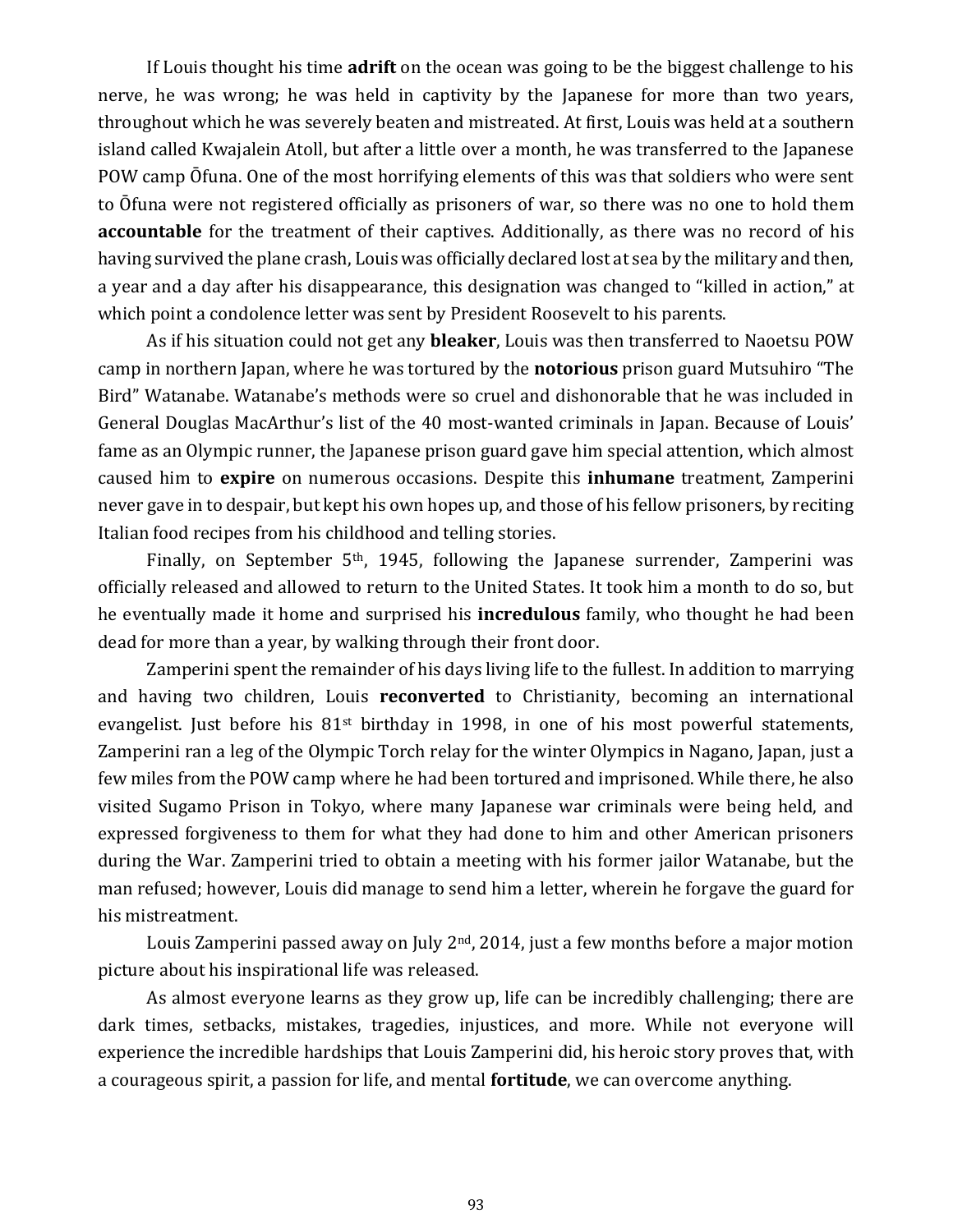

# **SECTION 1: COMPREHENSION**



**I. Factual Identification:** Answer the following questions based on your reading:

- 
- 2. Who was Mutsuhiro "The Bird" Watanabe?
- 3. What were the circumstances under which Zamperini met Hitler?

4. Where are these places located: Funafuti, Nagano, and the Marshall Islands?

- 5. When did Zamperini represent his country in the Olympics?
- 6. Why did Louis end up as a Japanese prisoner-of-war?

## **II. Chronological Order:**

Arrange these events chronologically by placing the numbers 1-5 in the correct boxes. In the empty space, write a biographical event that fits in the chronological sequence.

 $\overline{4}$ 

| ♦ Zamperini wins the California State championships. |  |  |
|------------------------------------------------------|--|--|
| ♦ Louis attends the Olympics.                        |  |  |
| ♦ Zamperini survives in the ocean for 47 days.       |  |  |
|                                                      |  |  |
| ♦ Louis returns home from the war.                   |  |  |

**III. Hierarchical Order:** 

What are the three most significant points in Louis Zamperini's life? Write them in order below, starting with the most important.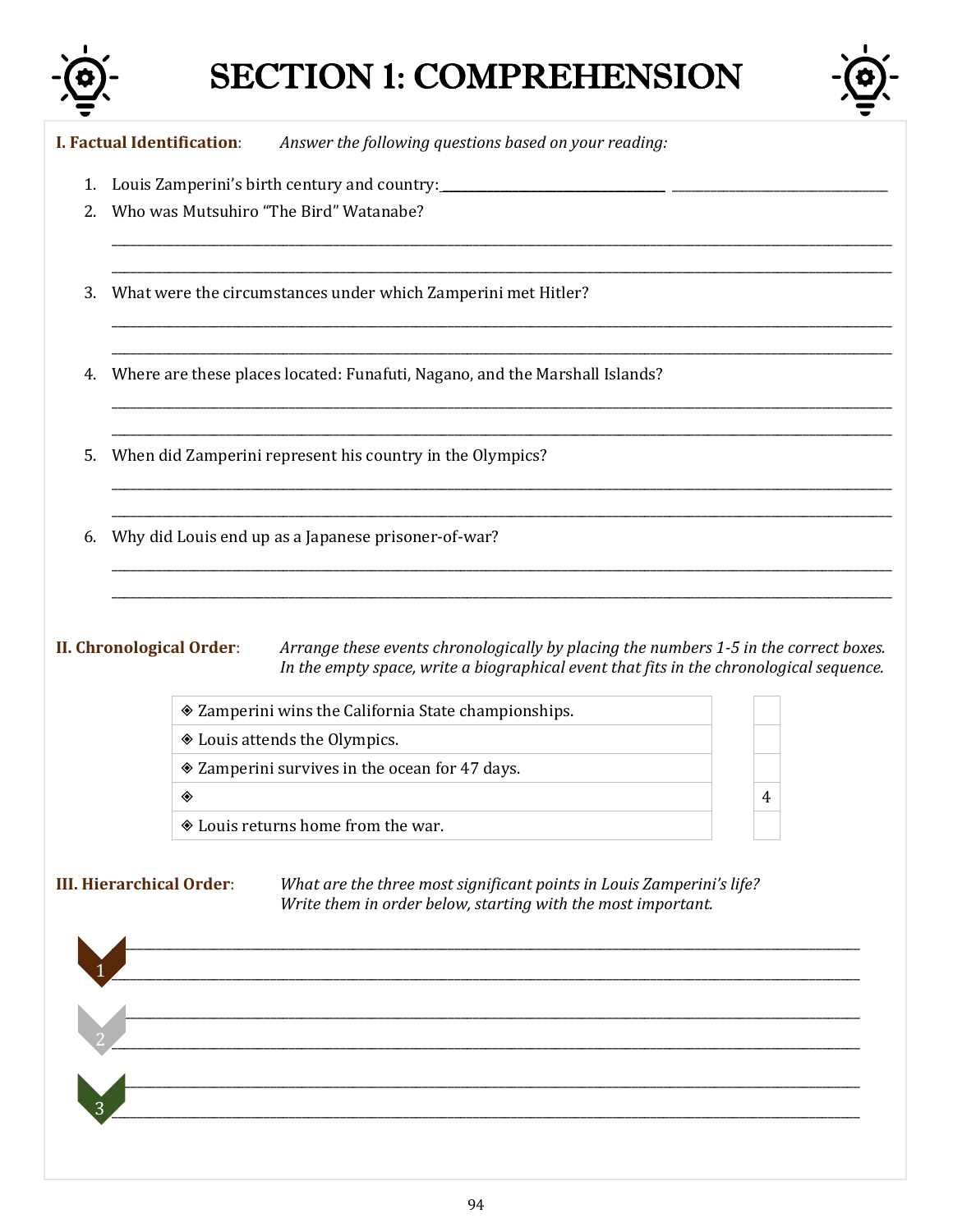# SECTION 2: VOCABULARY



**I. Definitions:** *Fill in the chart with the missing synonyms and antonyms (one word for each):*

| <b>WORD</b> | <b>DEFINITION</b>                                                     | <b>SYNONYM</b> | <b>ANTONYM</b> |
|-------------|-----------------------------------------------------------------------|----------------|----------------|
| accountable | required to justify actions or decisions                              | responsible    |                |
| adrift      | drifting without being moored or steered                              |                | stationary     |
| alacrity    | brisk and cheerful readiness                                          | swiftness      | sluggishness   |
| amass       | to gather together or accumulate over a period of time                |                | distribute     |
| beset       | to trouble or threaten persistently                                   | afflict        | support        |
| bleak       | feeling or appearing isolated and depressed                           | dreary         |                |
| blistering  | extremely or intensely hot                                            |                | freezing       |
| capsize     | to upend in the water                                                 | overturn       | right          |
| emigrate    | to leave one's own country to settle in another permanently           | relocate       | remain         |
| exacerbate  | to make a problem, situation, or feeling worse                        | aggravate      | soothe         |
| expire      | to die or come to an end                                              | perish         |                |
| fortitude   | endurance or courage in the face of pain or adversity                 |                | weakness       |
| incredulous | unwilling or unable to believe something                              | unbelieving    | convinced      |
| ingenuity   | the quality of being clever, original, and inventive                  | cleverness     | dullness       |
| inhumane    | without compassion for misery or suffering; cold-hearted              | cruel          |                |
| irreparable | impossible to rectify or repair                                       | irreversible   | fixable        |
| notorious   | well-known for some bad quality or deed                               | disreputable   |                |
| reallocate  | to distribute again for a particular purpose                          |                | gather         |
| reconvert   | to convert back to a former state                                     | restore        | remain         |
| testament   | something that serves as a sign of a specific fact, event, or quality | evidence       | $---$          |

**II. Multiple Choice:** *Circle the word which most closely matches the given definition.*

| 1. the opposite of weakness      |             |            |             |
|----------------------------------|-------------|------------|-------------|
| notorious                        | testament   | bleak      | fortitude   |
| 2. collect over time             |             |            |             |
| reallocate                       | amass       | capsize    | beset       |
| 3. evidence of a fact or event   |             |            |             |
| ingenuity                        | expire      | testament  | bleak       |
| 4. extremely hot                 |             |            |             |
| fortitude                        | adrift      | blistering | incredulous |
| 5. famous for bad reasons        |             |            |             |
| reconvert                        | notorious   | exacerbate | inhumane    |
| 6. required to justify decisions |             |            |             |
| ingenuity                        | expire      | alacrity   | accountable |
| 7. overturn                      |             |            |             |
| irreparable                      | capsize     | emigrate   | beset       |
| 8. reassign                      |             |            |             |
| reallocate                       | emigrate    | reconvert  | irreparable |
| 9. not sympathetic               |             |            |             |
| alacrity                         | accountable | inhumane   | adrift      |
| 10. to make worse                |             |            |             |
| amass                            | incredulous | blistering | exacerbate  |
|                                  |             |            |             |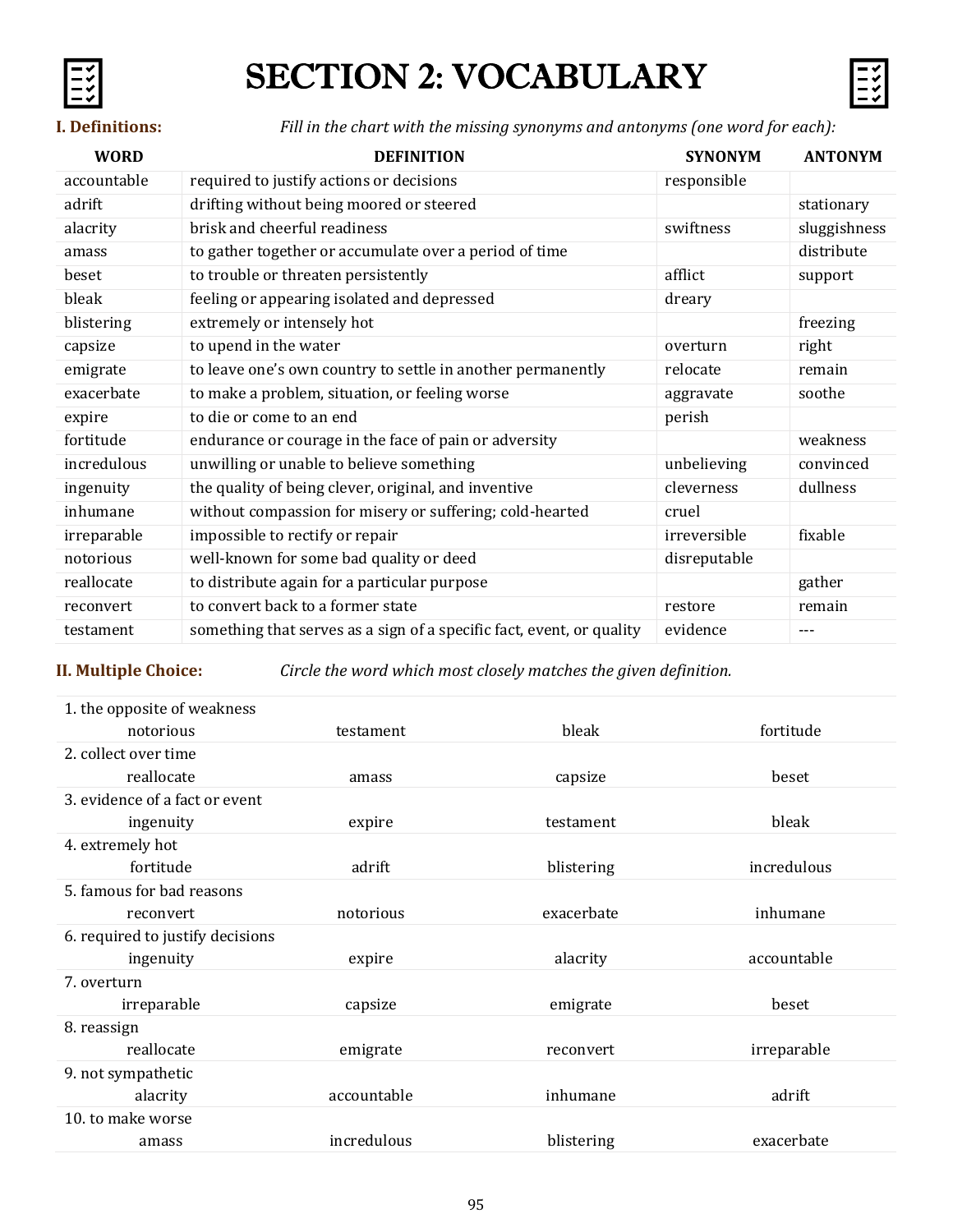## **III. Word Choice:** *Circle the bolded word which correctly completes the sentence.* 1. I thought it would be a little warm at the beach, but in actuality it was [ **blistering** / **bleak** ]. 2. The number of flowers you received at the hospital is a [ **testament** / **fortitude** ] to your winning personality. 3. Over the course of the game, I [ **reallocated** / **amassed** ] the most points by far. 4. The [ **notorious** / **expired** ] criminal was wanted in more than 20 states. 5. I tried to [ **reallocate** / **reconvert** ] the PDF into a document, but I could not restore it. 6. She surprised us with the [ **fortitude** / **alacrity** ] she displayed, since she was not known for her courage. 7. While many doctors are sympathetic, mine was so cold he almost seemed [ **irreparable** / **inhumane** ]. 8. My grandparents [ **emigrated** / **reconverted** ] from Turkey when they were in their early teens. 9. If you don't stop standing and throwing rocks, our canoe is going to [ **irreparable** / **capsize** ]! 10. The groundskeeper didn't want to [ **exacerbate** / **expire** ] his allergies, but the grass needed to be cut. **IV. Sentence Completion:** *Complete the following sentences with the correct vocabulary word.* 1. Only you can be held **the statu** for breaking that statue; the rest of us are blameless. 2. The administrators were able to \_\_\_\_\_\_\_\_\_\_\_\_\_ money from the chemistry budget to the orchestra. 3. I left the kayak \_\_\_\_\_\_\_\_\_\_\_\_\_ in the small pond, since I knew it couldn't go anywhere. 4. His statement made me \_\_\_\_\_\_\_\_\_\_\_\_\_\_\_\_, and it took a while before I was convinced that it was a good plan. 5. As we began to run, I was \_\_\_\_\_\_\_\_\_\_\_\_\_\_\_\_ by many difficulties, including shortness of breath and cramps. 6. My dog did \_\_\_\_\_\_\_\_\_\_\_\_\_\_\_\_ damage to my homework; he ate most it, and the rest is scattered on the ground. 7. At the knock on the door, my father jumped up with \_\_\_\_\_\_\_\_\_\_\_\_\_\_\_\_ and ran over to open it. 8. With great The found a way to make a hammock out of a blanket. 9. The writer described a \_\_\_\_\_\_\_\_\_\_\_\_\_\_ picture of suburban life, but he was probably not far from the truth. 10. If we don't get out of this traffic in the next hour, I feel like I'm going to \_\_\_\_\_\_\_\_\_\_\_\_\_\_\_\_! **V. Writing Concisely:** *Express the thought of each of the following sentences in five or fewer words.* 1. The boat was drifting about without being tied down. 2. The student's qualities of being inventive and clever were clear. 3. We stayed in the house until our lease came to an end.

- 4. Our cousins left their country to settle here permanently.
- 5. The island seemed isolated and depressing.

## **VI. Sentence Construction:** *Write original sentences using the following vocabulary words:*

alacrity, beset, incredulous, irreparable, reconvert

| $\begin{array}{c} \hline \text{3.} \end{array}$ |  |  |
|-------------------------------------------------|--|--|
|                                                 |  |  |
|                                                 |  |  |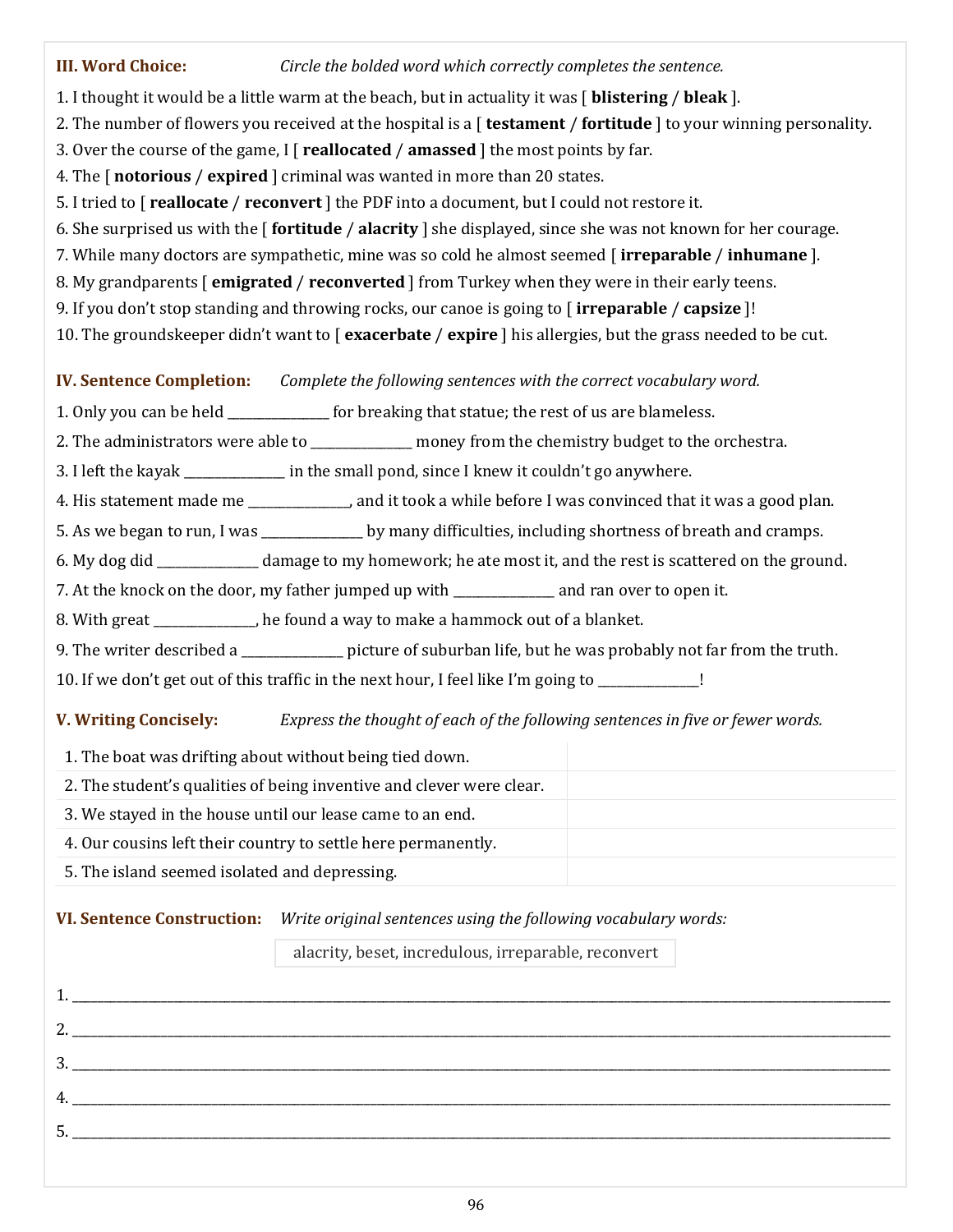# **SECTION 3: APPLICATION**



**I. Short Answers:** 

Answer each question in two to four sentences.

1. Why is Louis Zamperini considered a hero?

2. Describe the mental courage Zamperini exhibited during his time as a POW.

3. When people are not held accountable for their actions, they tend to do atrocious things. How different do you think Louis' experience at the POW camp would have been if the captors had been held accountable for their treatment of the prisoners?

**II. Personal Application:** Answer each question in two to four sentences.

1. What aspect of Louis' path to heroism resonates the most with you and why?

2. What do you know about the role of Japan in World War II?